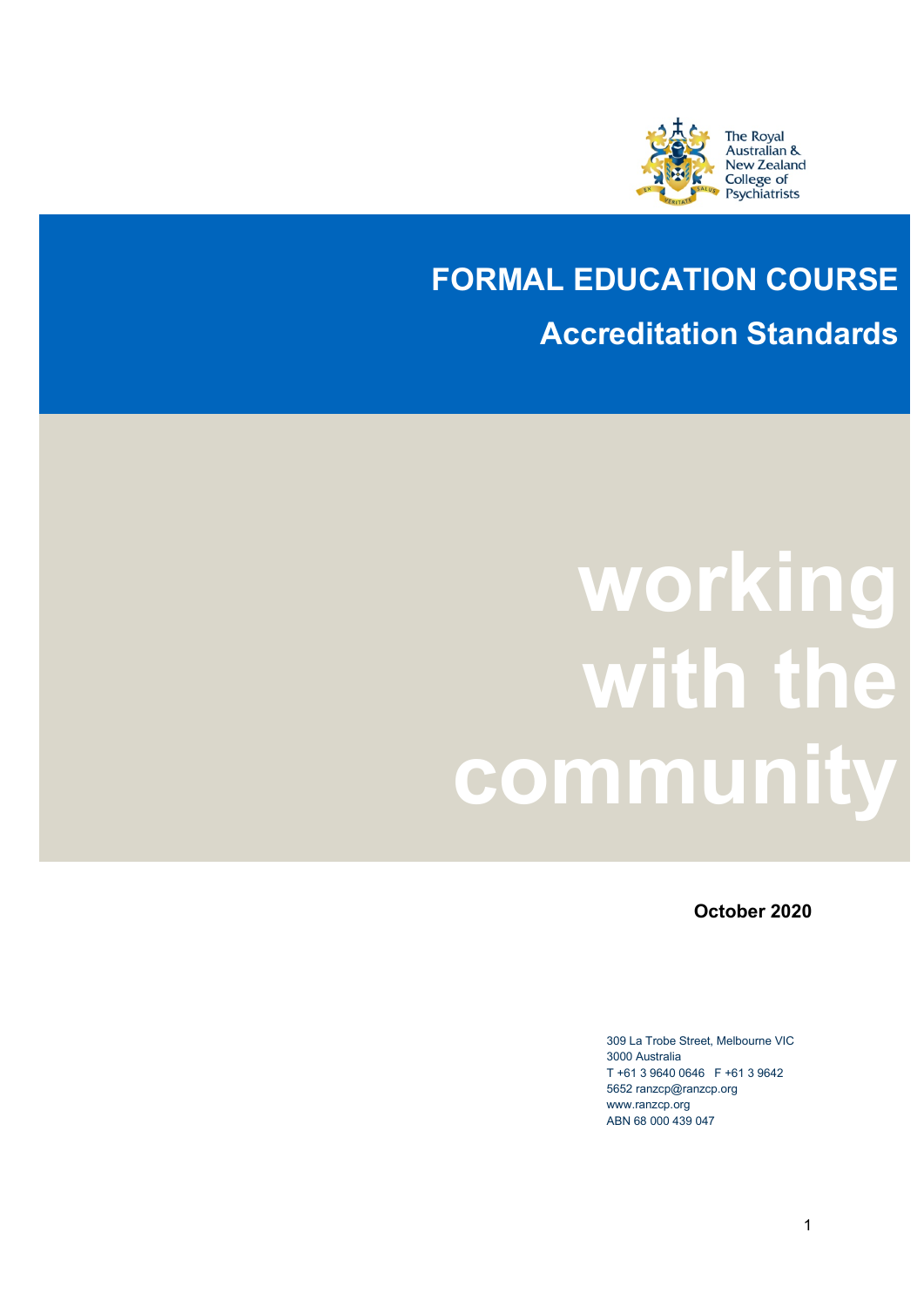## **ACCREDITATION OF A FORMAL EDUCATION COURSE**

A formal education course (FEC) is a RANZCP-accredited course to support and guide the trainee to attain the knowledge base defined in the Fellowship syllabus for the stages of training, in conjunction with experiential learning in their clinical practice, supervision, and study.

The RANZCP Education Training Regulation for Formal Education Course provides:

*During their first 3 years' full-time equivalent (FTE) training in the Fellowship Program, trainees must enrol and demonstrate satisfactory participation in a Collegeaccredited formal education course.*

FECs are part of the responsibilities of Branch Training Committees, or the New Zealand Training Committee, as prescribed in the RANZCP Regulation for Branch and New Zealand Training Committees:

*Managing and overseeing the local Formal Education Courses (FECs), as applicable*.

The aim of the RANZCP process for accrediting education courses is to ensure providers meet explicitly defined standards of their course that will facilitate the adoption of high-quality educational experiences for trainees. The accreditation process involves consultation with the education institution/organisation/training programs, course coordinators, lecturers and/or tutors and, most importantly, consultation with trainees enrolled in the education course.

RANZCP accreditation of the FEC will only be granted if the course provider successfully demonstrates that the graduates of the FEC are provided with the knowledge, skills, and attitudes that are relevant to contemporary professional practice as a psychiatrist. Relevant professional practice is defined in the RANZCP Syllabus, Curriculum Map, and Regulations. These Standards have been developed to accredit RANZCP FECs, and this document has been prepared to facilitate the accreditation process.

Accreditation is conferred by the RANZCP Board and may be granted for up to five years. Where appropriate, an FEC may be provisionally accredited. Compliance is monitored by the RANZCP Accreditation Committee through FEC and Fellowship training program accreditation processes.

When an FEC is accredited, any substantial change must be approved prospectively by the Accreditation Committee. An example of a substantial change would be a complete change of delivery format from live to online. A change of facilitator personnel, or a reformat of content (provided it remains within the syllabus), would not constitute a substantial change. Clarification can be sought from the RANZCP, i.e. the BTC/NZCT, Director of Training (DOT) or Accreditation team, and may require a new accreditation review.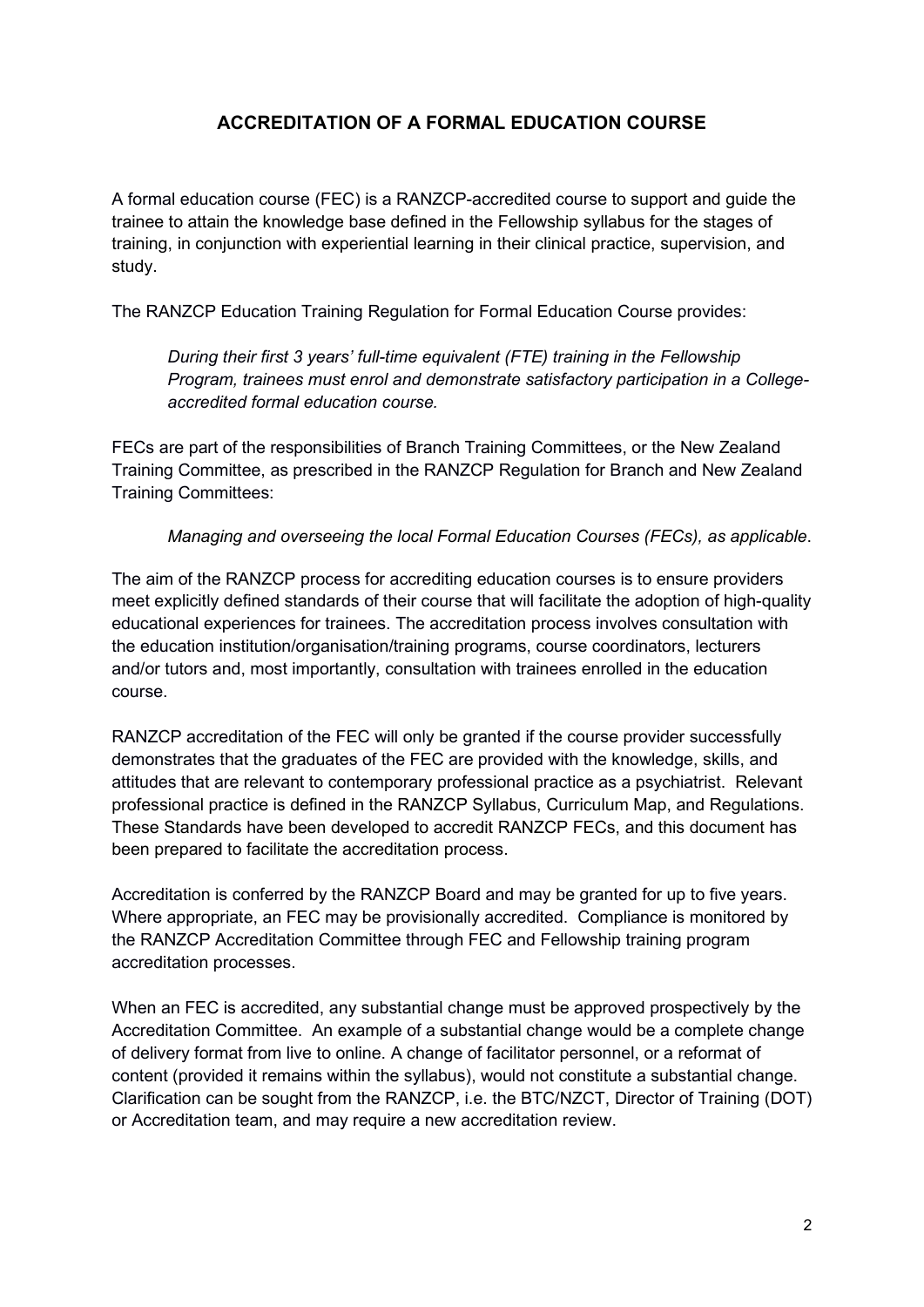|                                                                                                                                                                                                                             | <b>Accreditation Standard 1: Governance and Quality Improvement</b>                                                                                                                                                                                                    |  |  |
|-----------------------------------------------------------------------------------------------------------------------------------------------------------------------------------------------------------------------------|------------------------------------------------------------------------------------------------------------------------------------------------------------------------------------------------------------------------------------------------------------------------|--|--|
| <b>Standard</b>                                                                                                                                                                                                             | <b>Details of this Standard</b>                                                                                                                                                                                                                                        |  |  |
| 1.<br>The FEC is overseen by the<br>BTC/NZTC of the jurisdiction<br>in which it is based.<br>All BTCs/NZTC are                                                                                                              | 1.1<br>The FEC is monitored and reviewed regularly by the BTC/NZTC, or its FEC<br>subcommittee.<br>Data is made available by the FEC provider to the BTC/NZTC to enable<br>monitoring and review of the FEC by the BTC/NZTC and the RANZCP<br>Accreditation Committee. |  |  |
| responsible for the oversight<br>of FEC provision and quality,<br>either directly or through an<br>FEC subcommittee.                                                                                                        | 1.2<br>Quality improvement arrangements are in place for the FEC. RANZCP<br>trainee feedback about the FEC is part of the quality improvement process.                                                                                                                 |  |  |
| Where the BTC/NZTC has<br>delegated provision of the<br>FEC to an external provider<br>or training program, that<br>external provider or training<br>program must comply with<br>the RANZCP FEC<br>Accreditation Standards. |                                                                                                                                                                                                                                                                        |  |  |
|                                                                                                                                                                                                                             | 1.3<br>Where the BTC/NZTC has delegated delivery of the FEC to an external<br>provider, the FEC provider liaises regularly with the BTC/NZTC or its FEC<br>subcommittee.                                                                                               |  |  |
|                                                                                                                                                                                                                             | 1.4.<br>A substantial change to the FEC must be prospectively approved by the<br>Accreditation Committee.                                                                                                                                                              |  |  |
|                                                                                                                                                                                                                             | 1.5<br>Attendance at the FEC is monitored and followed-up by the BTC/NZTC.                                                                                                                                                                                             |  |  |
| <b>Accreditation Standard 2: Educational Philosophy</b>                                                                                                                                                                     |                                                                                                                                                                                                                                                                        |  |  |
| Other almost                                                                                                                                                                                                                | Batalla af tha Bia.                                                                                                                                                                                                                                                    |  |  |

| <b>Standard</b>                                                                                                                                                             | Details of the Standard                                                                                                                                                                            |  |
|-----------------------------------------------------------------------------------------------------------------------------------------------------------------------------|----------------------------------------------------------------------------------------------------------------------------------------------------------------------------------------------------|--|
| 2 <sub>1</sub><br>The FEC uses a variety of<br>teaching and learning<br>approaches consistent with<br>the RANZCP Fellowship<br>competencies mapped to the<br>CanMEDS model. | 2.1<br>An adult learning approach is followed which includes educational sessions<br>with an interactive and collaborative focus.                                                                  |  |
|                                                                                                                                                                             | 2.2                                                                                                                                                                                                |  |
|                                                                                                                                                                             | The FEC draws on a substantial body of knowledge and competencies,<br>guidelines, and stimulates engagement by students in intellectual inquiry<br>consistent with the expected learning outcomes. |  |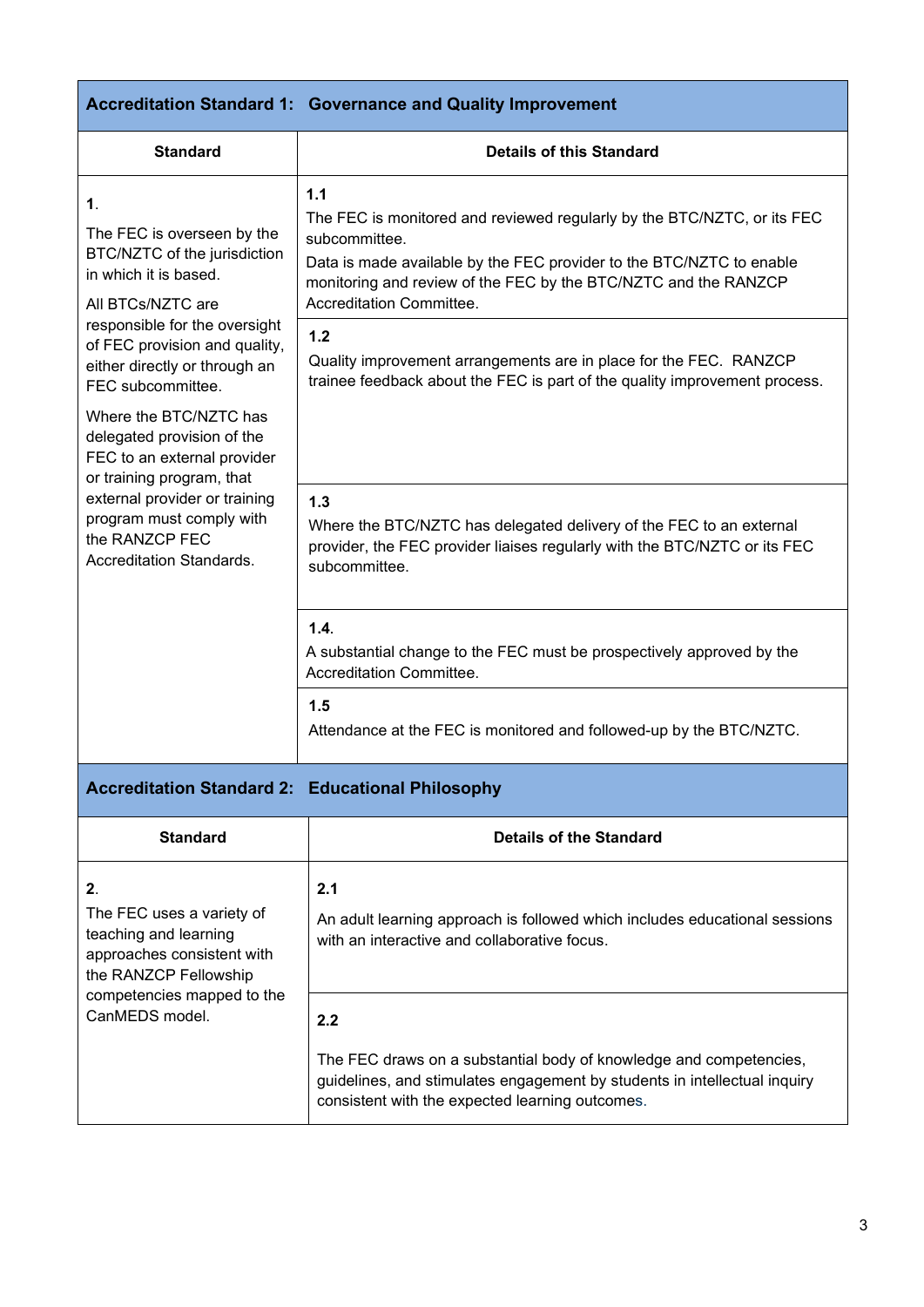|                                                         | 2.3                                                                                                                                                                                                         |  |  |
|---------------------------------------------------------|-------------------------------------------------------------------------------------------------------------------------------------------------------------------------------------------------------------|--|--|
|                                                         | The FEC is developed for, and delivered to, registered trainees of the<br>RANZCP as the primary target audience.                                                                                            |  |  |
|                                                         | An FEC provider may apply prospectively to the BTC/NZTC for an<br>exception to allow delivery of a specific seminar, workshop, or tutorial to a<br>group that will include one or more non-RANZCP trainees. |  |  |
| <b>Accreditation Standard 3: Structure and Delivery</b> |                                                                                                                                                                                                             |  |  |
| <b>Standard</b>                                         | <b>Details of the Standard</b>                                                                                                                                                                              |  |  |
| 3.                                                      | 3.1                                                                                                                                                                                                         |  |  |
| Structure of the FEC.<br>The FEC provider delivers      | For Stages 1 and 2 of Psychiatry training, FEC delivery will approximate to<br>at least three hours of formal education each week for 40 weeks per year.                                                    |  |  |
| regular, scheduled teaching<br>sessions.                | The BTC/NZTC may prospectively approve variations to this requirement,<br>but the equivalent hours must be maintained.                                                                                      |  |  |
|                                                         | 3.2                                                                                                                                                                                                         |  |  |
|                                                         | The FEC is delivered in a way that can be readily accessed by all RANZCP<br>trainees.                                                                                                                       |  |  |
|                                                         | 3.3                                                                                                                                                                                                         |  |  |
|                                                         | There are sufficient opportunities for real-time and interactive learning in<br>the FEC, via face-to-face groups and/or videoconferences, so as to ensure<br>an adult learning experience is delivered.     |  |  |
| <b>Accreditation Standard 4: Course Content</b>         |                                                                                                                                                                                                             |  |  |
| <b>Standard</b>                                         | <b>Details of the Standard</b>                                                                                                                                                                              |  |  |
| 4.                                                      | 4.1                                                                                                                                                                                                         |  |  |
| Content of the FEC.                                     | The knowledge content delivered by the FEC is specifically appropriate for<br>the registrar stage of training in the RANZCP Fellowship Program.                                                             |  |  |
|                                                         |                                                                                                                                                                                                             |  |  |
|                                                         | 4.2                                                                                                                                                                                                         |  |  |
|                                                         | The FEC aligns with the syllabus for the RANZCP Fellowship Regulations<br>to ensure that the FEC covers the relevant Stages of Fellowship training.                                                         |  |  |
|                                                         |                                                                                                                                                                                                             |  |  |